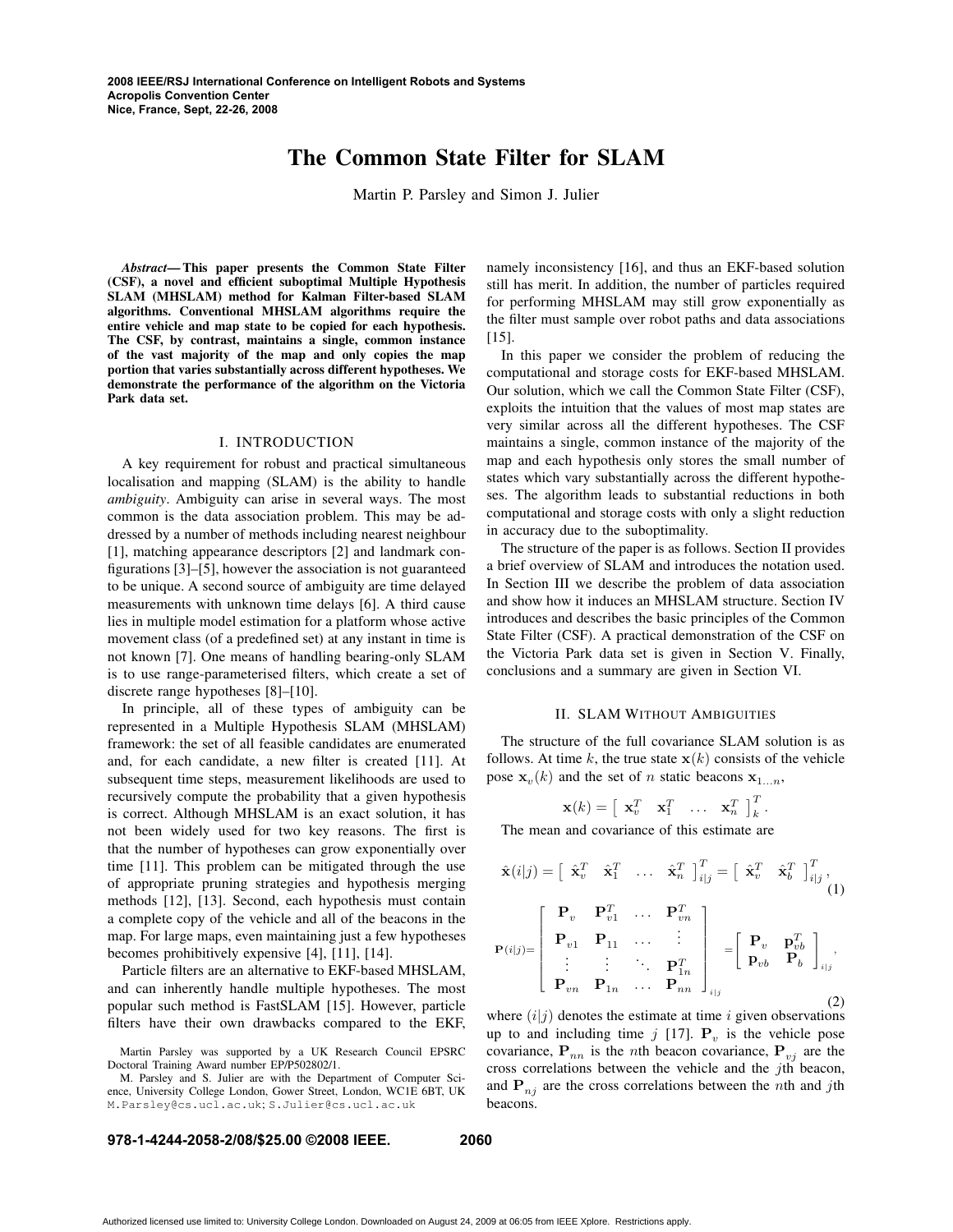By assumption, the beacons are stationary and no process noise acts upon them. Therefore, the motion model corresponding to the vehicle pose  $x_v$  at time k is

$$
\mathbf{x}_v(k) = \mathbf{f}\left[\mathbf{x}_v(k-1), \mathbf{u}(k), k, \mathbf{v}(k)\right],\tag{3}
$$

where  $\mathbf{u}(k)$  are the control inputs and  $\mathbf{v}(k)$  is the zero-mean control noise with covariance  $\mathbf{Q}(k)$ . The estimated state  $\hat{\mathbf{x}}_v$ . propagates according to

$$
\hat{\mathbf{x}}_v(k|k-1) = \mathbf{f}[\hat{\mathbf{x}}_v(k-1|k-1), \mathbf{u}(k), k, \mathbf{0}], \quad (4)
$$
  
and the covariances according to

(5)

 $\mathbf{P}(k|k-1) = \nabla \mathbf{F}(k) \mathbf{P}(k-1|k-1) \nabla \mathbf{F}(k)^T + \nabla \mathbf{G}(k) \mathbf{Q}(k) \nabla \mathbf{G}(k)^T + \mathbf{Q}_s,$ 

where  $\nabla$ **F**(k) is the Jacobian of f,  $\nabla$ **G**(k) is the con- $\begin{bmatrix} \nabla \mathbf{G}_v & 0 & \dots & 0 \end{bmatrix}_k$ , the v subscript referring to the trol inputs Jacobian which takes the form  $\nabla G(k)$  = vehicle, and  $\mathbf{Q}_s$  is optional stabilising noise.

An observation  $z(k)$  can arise from one of three sources - either it is an observation of a beacon already in the map, a new beacon not present, or clutter. When the status of the observation is known implementing SLAM is, in principle, very simple.

If the beacon is already present in the map, the state is updated using the standard Kalman filter update equations. The observation function that links the observation  $z(k)$  of the *j*th beacon to the state  $x(k)$  is

$$
\mathbf{z}_j(k) = \mathbf{h}_j \left[ \mathbf{x}(k), \mathbf{w}(k) \right]. \tag{6}
$$

The observation noise  $w(k)$  is zero-mean noise with covariance  $\mathbf{R}(k)$ . The observation Jacobian  $\nabla \mathbf{H}(k)$  for this function is *sparse.*

The update is computed using the standard Kalman filter update equations,

$$
\mathbf{K}(k) = \mathbf{P}(k|k-1)\nabla \mathbf{H}^{T}(k) \left[\nabla \mathbf{H} \mathbf{P}(k|k-1) \nabla \mathbf{H}^{T} + \mathbf{R}\right]_{k}^{-1} (7)
$$

$$
\hat{\mathbf{x}}(k|k) = \hat{\mathbf{x}}(k|k-1) + \mathbf{K}(k)(\mathbf{z}(k) - \nabla \mathbf{H}(k)\hat{\mathbf{x}}(k|k-1))
$$
 (8)

$$
\mathbf{J}(k) = \mathbf{I} - \mathbf{K}(k) \nabla \mathbf{H}(k)
$$

$$
\mathbf{P}(k|k) = \mathbf{J}(k)\,\mathbf{P}(k|k-1)\,\mathbf{J}(k)^T + \mathbf{K}(k)\,\mathbf{R}(k)\,\mathbf{K}(k)^T\,,\qquad(9)
$$

where  $K(k)$  is the Kalman gain.

New beacons are added to the map following the method in [18]. Clutter observations arise from landmarks which are not static, and should be ignored.

Given that there is no ambiguity the implementation of SLAM is straightforward. However, as explained in the introduction, ambiguities can arise for many reasons. One important cause is data association - if the status of the beacon (known, unknown, clutter) is unknown. In such situations, the basic SLAM algorithm is not capable of modelling the induced uncertainty.

## III. AMBIGUOUS DATA ASSOCIATION AND MHSLAM

In the previous section we described Kalman Filter-based SLAM algorithms when there is no ambiguity in data association. However, ambiguities in data association can arise whenever beacons are not uniquely identifiable. The most well-known cause of this is loop-closing [19], but they can occur whenever the environment has a large number of repetitive beacons. Incorrect association can, at best, cause the creation of additional spurious beacons and, at worst, cause catastrophic filter failure [4]. Basic approaches such as individual compatibility nearest neighbour (ICNN) are computationally simple, but most prone to data association failures [5]. Some methods for data association, such as joint compatibility branch and bound (JCBB) [5], attempt to make the most informed decision using all the observations, however must do so at the time the observations are received. Thus their decisions may still be incorrect.

The most general approach to the problem, adopted from multiple target tracking, is to use multiple hypotheses [11], [15]. Such a Multiple Hypothesis SLAM (MHSLAM) propagates a set of  $m(k)$  hypotheses. The main advantage over other methods is its generality, and the ability to defer association decisions, while making full use of the information available. Dropping ambiguous observations as an alternative is restrictive, and leads to increased ambiguity further on [14].

In MHSLAM each hypothesis maintains its own mean and covariance estimate and a weight, which is the probability that the state is correct. Therefore, the MHSLAM state can be written as

$$
\left\{ \begin{array}{ccc} {\{\hat{\mathbf{x}}},\mathbf{P},w\}^{1} & {\{\hat{\mathbf{x}}},\mathbf{P},w\}^{2} & \dots & {\{\hat{\mathbf{x}}},\mathbf{P},w\}^{m} \end{array} \right\}_{k|k} . \tag{10}
$$

A normalised weighting  $w^{1...m}(k)$  is maintained for each filter, and represents the likelihood that that filter is the correct hypothesis. In a SLAM context this has been referred to as a "brute force" method [11], and the Gaussian Sum filter (GSF) when using multiple Gaussians to approximate another distribution [9], [20]. In all these cases, the filter maintains a weighted bank of independent EKFs, each one representing a hypothesis (combination of possible beacon locations).

The steps for the algorithm are as follows:

- 1) Predict the state forwards in each hypothesis to the current time. This is achieved by executing the mean and covariance prediction equations (4) and (5).
- 2) Perform data association of the observation with each hypothesis. The likelihood of a measurement being consistent with a given hypothesis is computed. Several approaches could be used, but we use gating [1], with a threshold for association of  $10^{-3}$ .
- 3) Update and reweight. For a gated measurement, the update equations (7) to (9) are applied and the weight is updated (assuming a Gaussian likelihood)

$$
w^{h}(k|k) = w^{h}(k-1|k-1) \frac{1}{(2\pi)^{n/2}\sqrt{|S^{h}|}} e^{-\frac{1}{2}(\nu^{T}S^{-1}\nu)^{h}},
$$
\n(11)

where  $\nu^h$  is the innovation, n is the dimension of the innovation vector, and  $S<sup>h</sup>$  is the innovation covariance of the observed beacons in filter h.

4) Pruning. In this case filters with a normalised weight falling below a threshold  $\frac{w_t}{m(k)}$  (m(k) being the number

**2061**

Authorized licensed use limited to: University College London. Downloaded on August 24, 2009 at 06:05 from IEEE Xplore. Restrictions apply.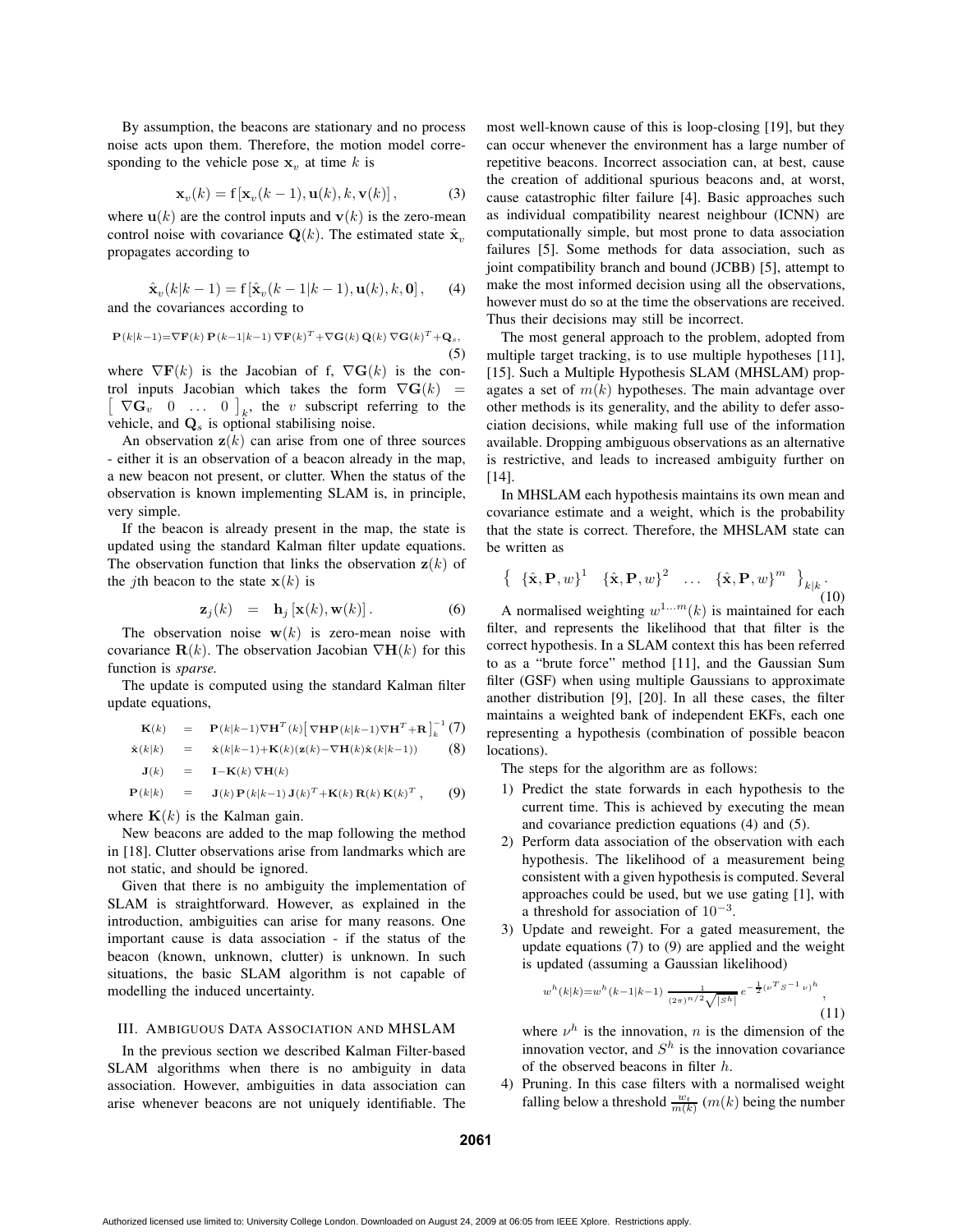of hypotheses at time  $k$ ) are trimmed and the remaining set renormalised.

5) Spawn new hypotheses. A given observation is ambiguous if there is more than one beacon that can correspond to it. This is usually defined to be those beacons whose likelihood is greater than a threshold  $d_w$ . It is also possible that the observation may correspond to a new beacon that is not in the state, or be clutter. Of the possible associations, only one is correct. Because incorrectly associating an observation with a beacon in the state can have negative consequences [3], [4], we spawn off a number of parallel instances of the filter, each of which make a separate hypothesis as to which beacon, if any caused that observation. The assumption is that in time the correct hypothesis will show itself to be the most likely, allowing the rest of the (incorrect) hypotheses to be pruned.

For subsequent measurements where there are multiple hypotheses, data association must be performed on each filter in turn. As the number of hypotheses spawned can grow quickly, it is important that the filter is able to detect and prune unlikely hypotheses as quickly as possible, to keep the computational and storage cost feasible. Each filter that survives at the end can be considered to correspond to a chain of measurement association hypotheses which over time have been shown to have a high likelihood of being correct.

If a hypothesis requires the addition of a new beacon, it is added to the state using the same method as in regular SLAM.

When there are multiple hypotheses  $1 \ldots m$ , the representative mean and covariance at time  $k$  is computed from [9],

$$
\bar{\mathbf{x}}(k|k) = \left\{ \sum_{h=1}^{m} w^h \hat{\mathbf{x}}^h \right\}_{k|k},
$$
\n(12)

$$
\bar{\mathbf{P}}(k|k) = \left\{ \sum_{h=1}^{m} w^h \left( \mathbf{P}^h + (\hat{\mathbf{x}}^h - \bar{\mathbf{x}}) (\hat{\mathbf{x}}^h - \bar{\mathbf{x}})^T \right) \right\}_{k|k}, (13)
$$

where  $w<sup>h</sup>$  is the normalised weighting of the filter h and the overbars show that this is the state representative of all the hypotheses.

However, MHSLAM has two important disadvantages. First, the number of hypotheses increase exponentially with the number of ambiguous associations. Second, a complete state must be maintained for each hypothesis. Clearly there is a large computational storage and update complexity associated with this. This can be avoided to a certain extent by considering hypotheses sequentially, as in lazy data association [14]. Even if aggressive pruning techniques are used, maintaining even a small number of hypotheses can be prohibitively expensive. If we consider a state comprising  $n$  beacons over  $m$  hypotheses, the storage requirements of full MHSLAM are  $O(mn^2)$ , with an update complexity of  $O(mn^3)$ . One way to make MHSLAM tractable is to reduce the computational and storage costs associated with each hypothesis. Several methods attempt to approximate MHSLAM using a single state [21]. [22] loses information by neglecting correlations between new features, while [23]



Fig. 2. Full MHSLAM (left) and CSF (right) covariance matrices shown as a single large matrix for 3 hypotheses. The common state beacon covariances are square hatches, the hypothesis state beacons are sparse black dots. The cross terms between the vehicle and map and hypothesis covariances are shown in lighter and darker shading respectively.

does not prevent hypothesis mixing, thus may become inconsistent.

We have developed an algorithm, known as the Common State Filter (CSF) to address these issues.

# IV. THE COMMON STATE FILTER

The intuition for the CSF comes from Fig. 1. This figure shows an example of a vehicle performing planar SLAM, with the crosses representing beacons, and the covariance ellipses representing  $3\sigma$  beacon estimates. There are 6 hypotheses, and the ellipses for all the beacons on the map across all the hypotheses have been superimposed (i.e. 6 ellipses are shown per beacon). Close examination shows that the map may be segregated into beacons that are "near" (i.e. being observed or which have been observed recently), and "far". "Near" beacon estimates vary substantially across hypotheses, while "far" beacons have very similar estimates, as the map shows. Full MHSLAM makes no distinction between the two types of states and replicates the entire map across all hypotheses. This is inefficient, as it can contain hundreds of states in a large map. Based on the above intuition, the CSF removes the need to copy distant beacons across all hypotheses.

The benefit of this method is illustrated in Fig. 2 which visually indicates the structure of the covariance matrices required to maintain MHSLAM and CSF covariances. The overall storage requirements of the CSF are less than in full MHSLAM; this becomes more apparent as the number of hypotheses or the size of the state grows.

This state partitioning concept is similar to postponement [24], a method of amortising the computational costs associated with the Kalman filter, by deferring the updates of "far" beacons in the state to a more convenient time. Postponement, as applied to single hypothesis SLAM is fully optimal and is intended to give the platform increased

**2062**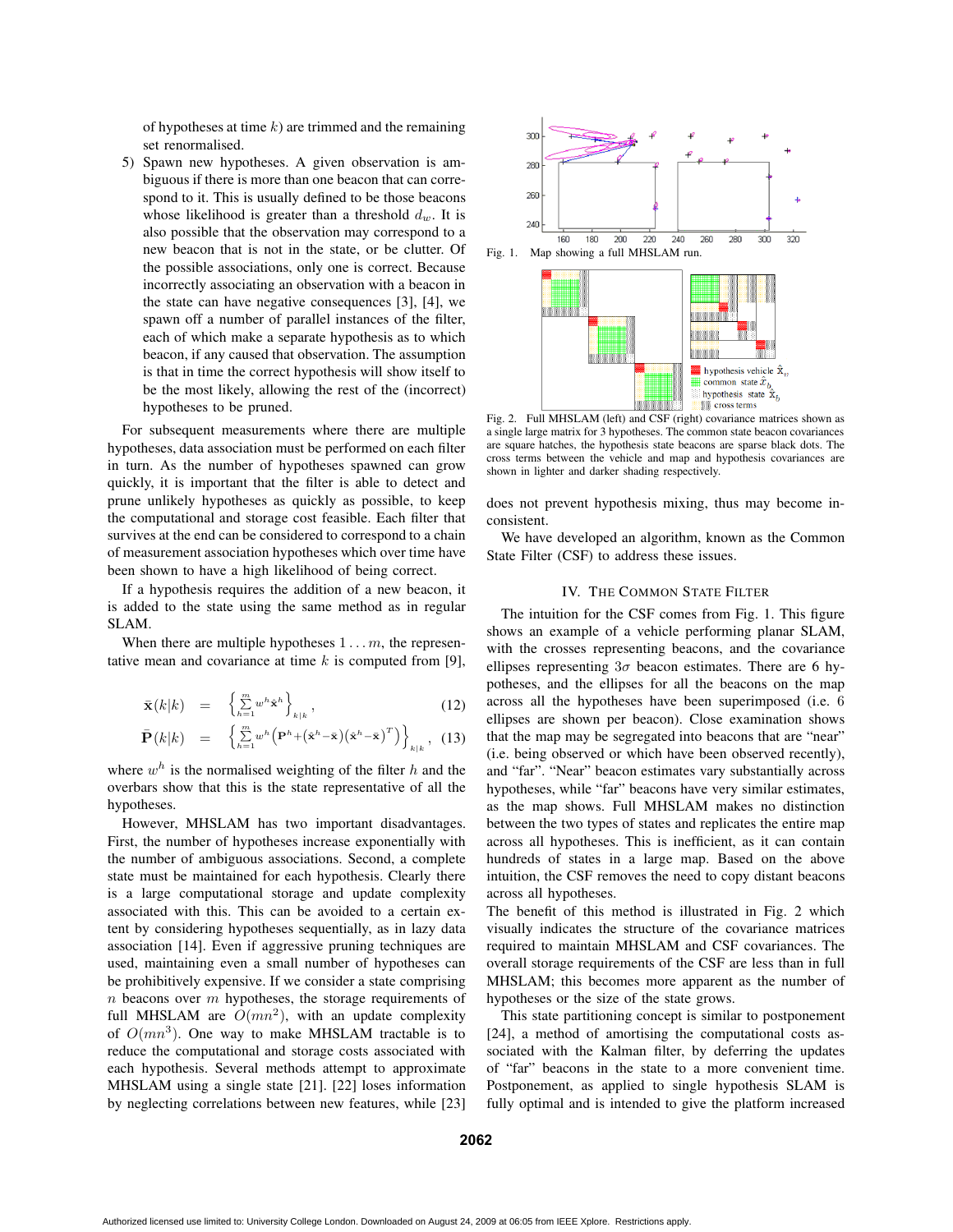flexibility in the times at which it updates beacons in the state. The CSF by comparison is a suboptimal method that is mainly intended to reduce the storage and computational costs of MHSLAM at a given point in time.

In deriving the CSF let us consider the full MHSLAM structure in (10) above. This will become the set of hypothesis states  $\left\{ \left[ \begin{array}{cc} \hat{\boldsymbol{x}}_v^T & \hat{\boldsymbol{x}}_b^T \end{array} \right]^T, \boldsymbol{P}, w \right\}^{1...m}$ . We augment this with a common state  $\{\hat{x}_b, P_b\}$ , which remains the same across all hypotheses. The structure of all the hypotheses becomes

$$
\hat{\mathbf{x}}^{1...m}(k|k) = \left\{ \left[ \begin{bmatrix} \begin{bmatrix} \hat{\mathbf{x}}_b \\ \hat{\mathbf{x}}_v \\ \hat{\mathbf{x}}_b \end{bmatrix} ^1 \end{bmatrix}, \cdots, \begin{bmatrix} \begin{bmatrix} \hat{\mathbf{x}}_b \\ \hat{\mathbf{x}}_v \\ \hat{\mathbf{x}}_b \end{bmatrix} ^m \end{bmatrix} \right] \right\}_{k|k} .
$$
\n(14)

The associated covariance structure of the common state and each hypothesis state, along with the cross terms between them is

$$
\mathbf{P}^{1...m}(k|k) = \left\{ \begin{bmatrix} [\mathbf{P}_{b}] & [\mathbf{p}_{\text{bv}}^{\text{T}} \mathbf{p}_{\text{bb}}^{\text{T}}] \\ [\mathbf{P}_{\text{bv}}^{\text{D}}] & [\mathbf{P}_{\text{bv}}^{\text{T}} \mathbf{p}_{\text{bb}}^{\text{T}}] \end{bmatrix}, \ldots, \begin{bmatrix} [\mathbf{P}_{b}] & [\mathbf{p}_{\text{bv}}^{\text{T}} \mathbf{p}_{\text{bb}}^{\text{T}}]^{m} \\ [\mathbf{P}_{\text{bv}}^{\text{D}}]^{m} & [\mathbf{P}_{\text{v}} \mathbf{P}_{\text{b}}^{\text{T}}]^{m} \\ [\mathbf{P}_{\text{vb}}^{\text{D}} \mathbf{p}_{\text{b}}^{\text{D}}]^{m} & [\mathbf{P}_{\text{v}} \mathbf{P}_{\text{b}}^{\text{T}}]^{m} \end{bmatrix} \right\}_{k|k} . \tag{15}
$$

The covariance matrix of each hypothesis state is shown in uppercase, and the cross terms with the common state are shown in lowercase. Beacons that have not had a recent observation will eventually be moved into the common state, as described in Section IV-C. The joint common and hypothesis state across all hypotheses is shown in (14), with corresponding covariance structure (15).

# *A. CSF prediction*

The CSF prediction step applies (4) and (5) to each hypothesis in turn. In the covariance update step (5), the structure of the control inputs Jacobian corresponding to hypothesis h at time k,  $\nabla \mathbf{G}^h(k)$  is  $\begin{bmatrix} \mathbf{0} & \nabla \mathbf{G}^h_v & \mathbf{0} \end{bmatrix}_k^T$ .  $\nabla \mathbf{F}^{h}(k)$  has the form

$$
\nabla \mathbf{F}^{h}(k) = \text{diag}\left(\left[\mathbf{1}, \nabla \mathbf{F}_{v}^{h}(k), \mathbf{1}\right]^{h}\right)
$$

with respect to  $(14)$ , where diag $(·)$  is the diagonal matrix, and  $\nabla \mathbf{F}_v^h(k)$  is the vehicle Jacobian for the hypothesis h.

# *B. CSF update*

When there is a single hypothesis, the single map is updated using (7) to (9). When there are multiple hypotheses, we cannot use the standard Kalman update equations to update  $\hat{x}$  and **P** as the cross correlations would update the common state, corrupting it in the case of incorrect hypotheses. We use the Schmidt-Kalman [25] [26] form of the update equations to update  $\hat{x}^h$  (and its corresponding  $P^{\text{h}}$  and  $p^{\text{h}}$ ) without updating the common state  $\hat{x}$  or its covariance P.

Common state beacons which have been associated with an observation (in any hypothesis) are transferred into each



Fig. 3. Covariance storage and computational requirements for the CSF and full MHSLAM as the state size increases. This assumes each hypothesis state has 50 elements, and that there are 5 hypotheses.

hypothesis state and are updated using their respective hypothesis vehicles. Moving beacons from the common state into each hypothesis state is simple; for a beacon  $j$ , reorder every state in (14) and the rows and columns of every covariance matrix in (15), so that  $P_j$  and its cross terms are placed at the end of the hypothesis state in  $P_{b}$ .

As all beacons with observations will be found in the hypothesis state, any non-zero terms in the observation Jacobian will be confined to entries in the hypothesis states, so we need only consider this part of the Jacobian,  $\nabla \mathbf{H}^h$ . The gain  $\mathbf{K}^{h}(k)$ , which corresponds to the h hypothesis state is computed from (7). The hypothesis state is updated by (8) and the covariance by

$$
\mathbf{J} = \mathbf{K}^{h}(k) \nabla \mathbf{H}^{h}(k),
$$
\n
$$
\begin{bmatrix} \mathbf{P} \left( \mathbf{p}^{h} \right)^{T} \\ \mathbf{p}^{h} \mathbf{P}^{h} \end{bmatrix}_{k|k} = \begin{bmatrix} \mathbf{P} & \mathbf{J}^{T} \left( \mathbf{p}^{h} \right)^{T} \\ \mathbf{J} \mathbf{p}^{h} & \mathbf{J} \mathbf{P}^{h} \mathbf{J}^{T} \end{bmatrix}_{k|k-1} + \begin{bmatrix} 0 & 0 \\ 0 & \mathbf{K}^{h} \mathbf{R} \left( \mathbf{K}^{h} \right)^{T} \end{bmatrix}_{k}.
$$
\n(16)

Because the common state P is not updated, there is a computational improvement over the standard Kalman update.

Following the update stage, the hypotheses weights are updated and trimmed based on (11), in the same way as in full MHSLAM.

New beacons are appended to their respective hypothesis states in the same way as in regular MHSLAM, following the method in [18].

The CSF reduces the full MHSLAM storage and update complexity to  $O(n(m+n))$  for storage and  $O(n(m+n^2))$  for the update. Fig. 3 compares the storage requirements of full MHSLAM and the CSF for a typical scenario, showing how even for a small number of hypotheses the storage savings of the CSF over full MHSLAM become readily apparent. This efficiency comes at a penalty; there is an information loss associated with this simplification, however we have found this to be small in practice.

## *C. Merging*

Once all except one hypothesis have been trimmed, the hypothesis state beacons are moved into the common state. If we consider the remaining hypothesis state  $c$ , then just prior to merging, the state and covariance appear as follows;

$$
\hat{\mathbf{x}}(k|k) = \begin{bmatrix} \hat{\mathbf{x}}_b^T & \begin{bmatrix} \hat{\mathbf{x}}_v^T & \hat{\mathbf{x}}_b^T \end{bmatrix}^c \end{bmatrix}_{k|k}^T,
$$

**2063**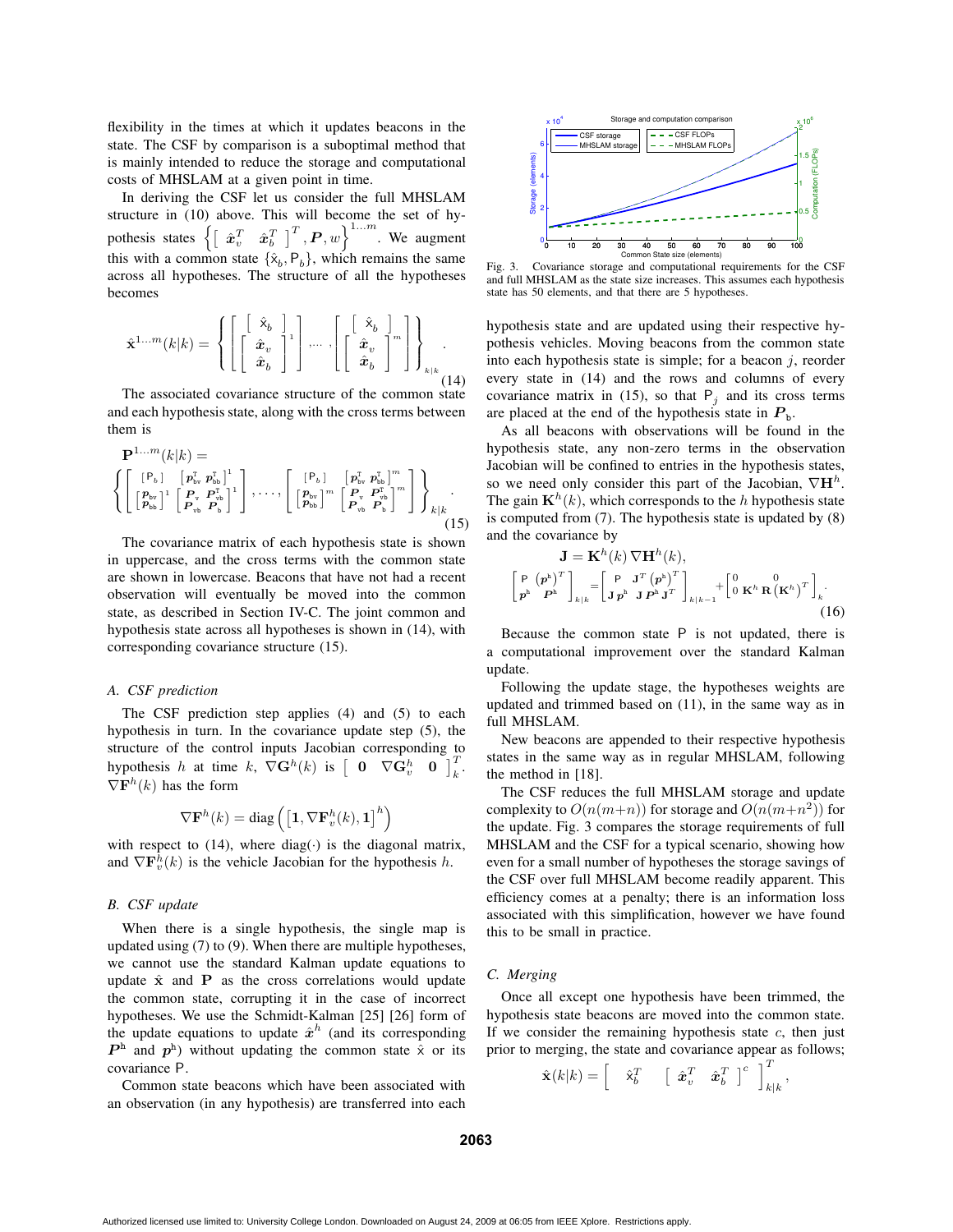

Fig. 4. Overview of the map and vehicle trajectories. The maps and trajectories created by full MHSLAM and the CSF have been overlaid, showing how they are almost identical. Note the vehicle trajectory being corrected at the end of each blackout. Close-ups show the selected regions in detail. Bottom: different beacon positions due to different data association decisions being made at this location. Top: the vast majority of the map shows almost identical agreement between the filters.

$$
\mathbf{P}(k|k) = \left[ \begin{smallmatrix} [\mathbf{P}_b] & \left[\begin{smallmatrix} \boldsymbol{p}_{\text{bv}}^{\text{T}} & \boldsymbol{p}_{\text{bb}}^{\text{T}} \end{smallmatrix}\right]^c \\ \left[\begin{smallmatrix} \boldsymbol{p}_{\text{bv}} \\ \boldsymbol{p}_{\text{bb}} \end{smallmatrix}\right]^c & \left[\begin{smallmatrix} \boldsymbol{P}_{\text{v}} & \boldsymbol{P}_{\text{vb}}^{\text{T}} \\ \boldsymbol{P}_{\text{vb}} & \boldsymbol{P}_{\text{v}} \end{smallmatrix}\right]^c \right]_{k|k}
$$

.

.

Moving the vehicle to the top, the merged state is

$$
\hat{\mathbf{x}}'(k|k) = \left[\begin{array}{cc} \hat{\mathbf{x}}_v^T & \hat{\mathbf{x}}_b^T & \hat{\mathbf{x}}_b^T \end{array}\right]_{k|k}^T,
$$

and the covariance

$$
{\bf P}^{'}(k|k)=\left[\begin{smallmatrix} {\bf P}_{\rm v}& {\bf p}_{\rm bv}^{\rm T}& {\bf P}_{\rm vb}^{\rm T}\\ {\bf p}_{\rm bv}& {\bf P}_{\rm b}& {\bf p}_{\rm bb}^{\rm T}\\ {\bf P}_{\rm vb}& {\bf p}_{\rm bb}& {\bf P}_{\rm b}\end{smallmatrix}\right]_{k|k}
$$

## V. VICTORIA PARK EXPERIMENT

We compared the performance of the Common State and full MHSLAM filters on part of the popular Victoria Park data set [27], shown in Fig. 4. As we did not make any provisions for large maps (e.g. submapping), we ran each test for a total of 10 500 time steps (230s), this being sufficient to demonstrate the method. Because there are very few native data association problems in the data set [28], we created them by allowing the vehicle to run for 5000 time steps to build up the map, then discarding the sensor data for selected time periods, thus allowing motion error and data association ambiguity to build up. We compared the results with those obtained from full MHSLAM using all the available observations. The GPS data was always discarded, as its accuracy is questionable in this region of the map.

The blackouts occured at 5100, 6000, 7800 and 8900 time steps (with durations 700, 1500, 600 and 600 time steps respectively). These spacings were chosen as they caused the nearest neighbour approach to fail at the end of each blackout.

The vehicle was a pickup truck, described in [27], with motion and sensor specifications from personal correspondence with J. Guivant. The motion standard deviations



Fig. 5. Comparison of the absolute differences between the vehicle poses of full MHSLAM and the CSF. (Top) the x and y positions and (bottom) the orientation. During the blackouts the vehicle orientation difference remained constant, as the orientations were solely determined by the control inputs during this time.

(covariance  $\mathbf{Q}(k)$ ) were 0.1m for the velocity and 3<sup>o</sup> for the orientation, with additonal stabilising noise  $Q_s =$ diag( $\begin{bmatrix} 0.4 & 0.4 & 0.003 \end{bmatrix}$ ).10<sup>-3</sup> according to (5), where  $diag(\cdot)$  is the diagonal matrix. The observation range and angular standard deviations were  $0.15$ m and  $1.5^{\circ}$  respectively.

For comparing the agreement between the filters in Fig. 5, we compared the absolute difference between the representative CSF and full MHSLAM vehicles,  $|\bar{\mathbf{x}}_v(k) - \bar{\mathbf{x}}_v(k)|$  over time,  $\bar{\mathbf{x}}_v(k)$  and  $\bar{\mathbf{x}}_v(k)$  being the weighted average poses from (12).

Fig. 5 shows that the CSF and full MHSLAM vehicle positions remain within 12cm of each other; often far less. In the final maps produced the beacon positions were all within 50cm (mean 10cm), and the covariances were very similar, as shown in Fig. 4. The main difference between the maps was the presence of a few (less than 5 in 216) spurious beacons in each filter that were not present in the other. These appear to be caused by an observation being incorrectly classified as a new beacon, though the effect on map quality is minimal; the maps shown in Fig. 4 are typical. These results show that the CSF and full MHSLAM give similar accuracy. It should be noted that in the absence of data from an ideal filter, we cannot infer the accuracy of full MHSLAM over the CSF due to the propagation of linearisation errors.

Fig. 6 shows that where there is more than one hypothesis, the storage requirements of the CSF are consistently lower than those of full MHSLAM. This is most clearly shown at the end of the blackouts (at 5800, 7500, 8400 and 9500 time steps).

Fig. 7 shows the theoretical update cost of full MHSLAM (9) and the CSF (16). In the initial stages there was mainly a single hypothesis, so both filters were performing a regular Kalman update. Following each of the 4 blackouts, when there were multiple hypotheses (as shown in Fig. 6), the computational cost of full MHSLAM far outweighed that of the CSF, whose net update cost actually decreased due to the partitioned update. The sum total FLOPs at the end of the run was 4.42 GFLOPs for full MHSLAM, and 1.55 GFLOPs for the CSF; almost a three-fold decrease. For comparison, an EKF using ICNN (with no blackouts) requires 2.21 GFLOPs (summed over the non-blackout parts of the run). These figures correspond well to the Matlab Profiler times, which for the total updates summed over each run were 140s for full MHSLAM and 40s for the CSF, on a 3 GHz dual-core